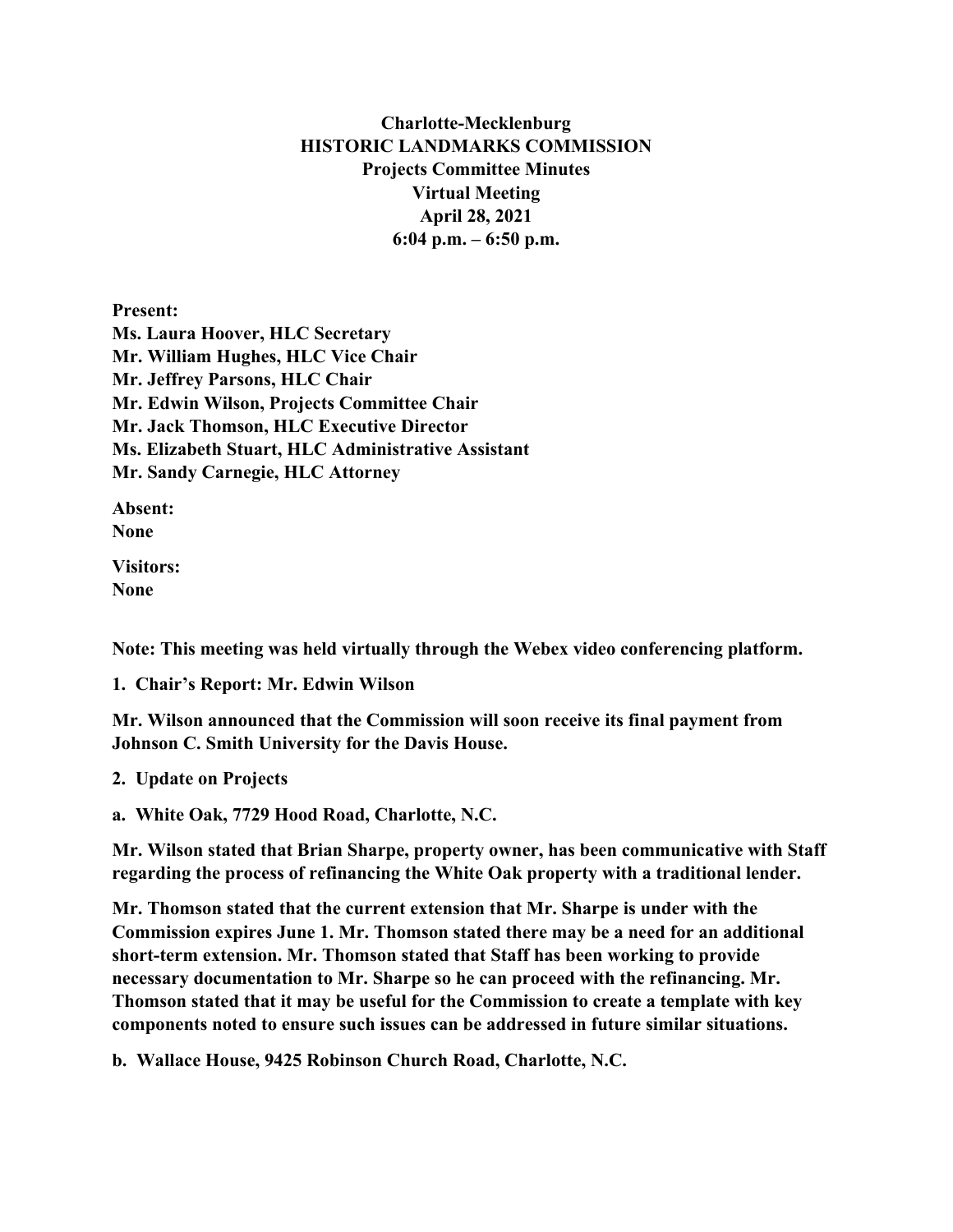**Mr. Thomson stated that he and Mr. Wasmer met at the property earlier in the week to discuss repair work. Mr. Thomson stated that funds available for repairs are lower than expected due to funds being allocated for transactional costs. Mr. Thomson reviewed the due diligence report submitted to the Board of County Commissioners. Mr. Thomson stated that he and Mr. Wasmer will have another site visit soon to evaluate how to address items needing repairs.** 

**Mr. Wilson stated that Elizabeth Grillo, realtor, will be instrumental in providing guidance regarding staging the house. Mr. Wilson noted the increased demand in Charlotte's real estate market and stated the Wallace House may not need much work to sell it. Mr. Thomson stated that once the property goes on the market, expectations may need to be set depending upon the type of attention the property attracts.** 

**c. Cooper Log House, 5621 Mt. Olive Church Road, Charlotte, N.C.**

**Mr. Thomson showed a map of the property and noted that it is located near the Charlotte Douglas Airport. Mr. Thomson stated that this property may provide an opportunity to relocate other historic houses in the vicinity that are threatened by continued development.**

**Mr. Thomson stated that he and an appraiser walked the entire property last week and encountered a collection of various surplus items, which the property owner is actively marketing for resale. Mr. Wilson asked about the types of items being stored on the property and Mr. Thomson stated there are a broad range of items, including lawn care items. Mr. Wilson stated that a Phase 1 Environmental Study would inform the Commission of what materials are on the site.** 

**3. 1544 Merriman Avenue, Wilmore Historic District – Demolition Delay**

**Mr. Wilson stated that this property was brought to the Commission's attention by Kristi Harpst, Program Manager for the Charlotte Historic District Commission (HDC). Mr. Wilson stated that the owner has filed a demolition permit, which has been delayed for 365 days by the HDC. Mr. Wilson voiced his support for the Commission to begin the process of potentially purchasing the property.** 

**Mr. Parsons recommended that Mr. Wilson and Mr. Thomson communicate with the owner or realtor for further information and to explore whether a backup offer could be made if the current offer is terminated. Mr. Thomson stated that the Commission will be limited to purchase at the appraisal price, contingent upon the approval of the Board of County Commissioners.** 

**Mr. Hughes asked if the Commission was able to go above the appraisal price to purchase a property. Mr. Thomson stated that he will contact Leslie Johnson to determine the limitations. Mr. Wilson stated that he will contact the buyer's agent to find out additional information.** 

**4. Staff Report: Jack Thomson**